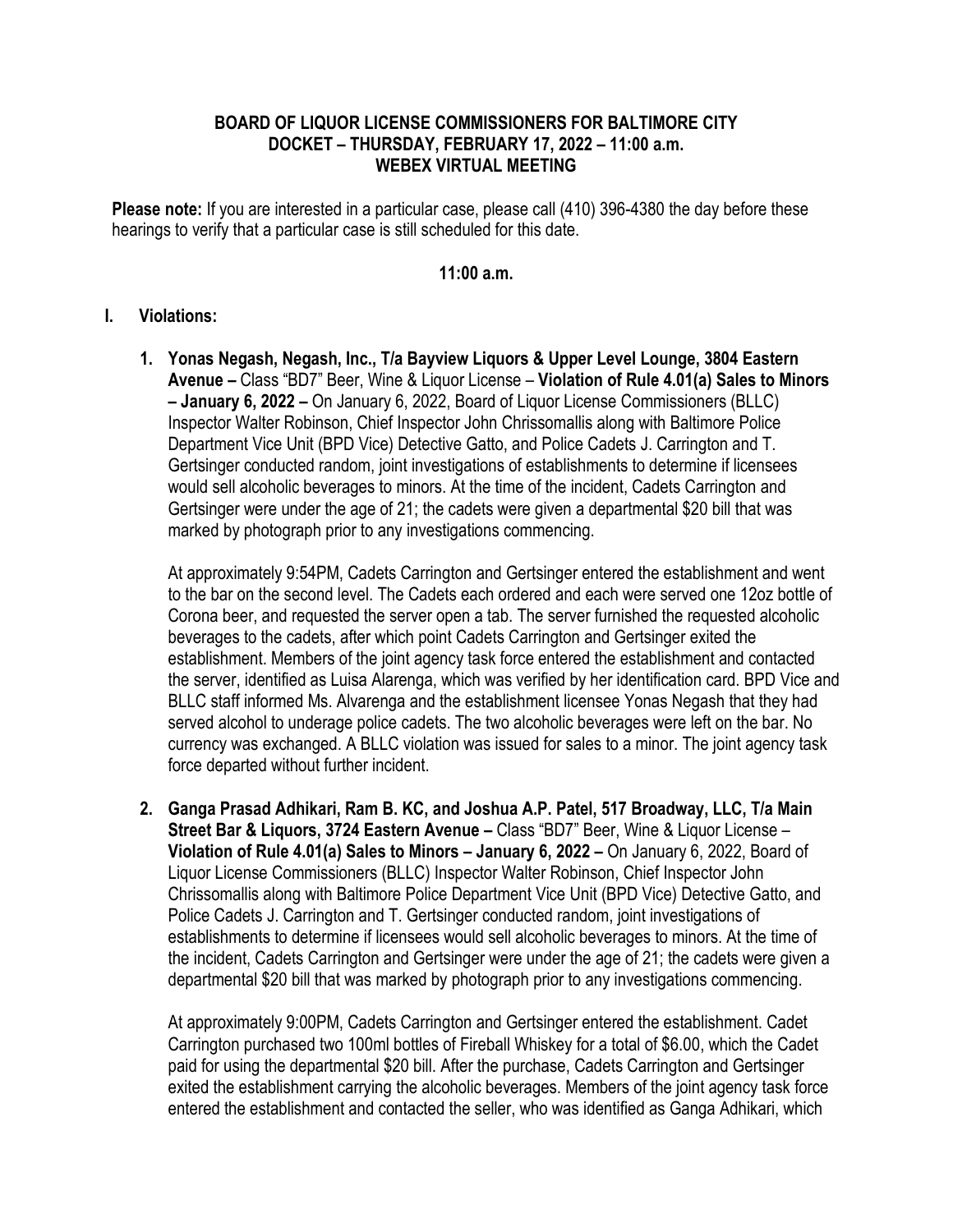was verified by his identification card. BPD Vice and BLLC staff informed Mr. Adhikari that he had sold alcohol to an underage police cadet. The alcoholic beverages and change from the transaction was returned to the establishment and the departmental \$20 bill was recovered. A BLLC violation was issued for sales to a minor; inspector Robinson acknowledges that the inspection sheet he provided to the establishment indicated an incorrect bottle size. The joint agency task force departed without further incident.

**3. Amritpal Singh Mann, Makhanjit Singh, Maan and Jaiya, Inc., T/a Mr. Joe's Bar & Cutrate, 1-3 S. Highland Avenue –** Class "BD7" Beer, Wine & Liquor License – **Violation of Rule 4.01(a) Sales to Minors – January 6, 2022 –** On January 6, 2022, Board of Liquor License Commissioners (BLLC) Inspector Walter Robinson, Chief Inspector John Chrissomallis along with Baltimore Police Department Vice Unit (BPD Vice) Detective Gatto, and Police Cadets J. Carrington and T. Gertsinger conducted random, joint investigations of establishments to determine if licensees would sell alcoholic beverages to minors. At the time of the incident, Cadets Carrington and Gertsinger were under the age of 21; the cadets were given a departmental \$20 bill that was marked by photograph prior to any investigations commencing.

At approximately 10:11PM, Cadets Carrington and Gertsinger entered the establishment. Cadet Carrington purchased two 50ml bottles of Fireball Whiskey for a total of \$3.10, which the Cadet paid for using the departmental \$20 bill. After the purchase, Cadets Carrington and Gertsinger exited the establishment carrying the alcoholic beverages. Members of the joint agency task force entered the establishment and contacted the seller, who was identified as Craig Miller, which was verified by his identification card. BPD Vice and BLLC staff informed Mr. Miller that he had sold alcohol to an underage police cadet. BPD Vice and BLLC staff requested that Mr. Miller return the departmental \$20. Mr. Miller did not comply with this request and claimed he did not have the departmental \$20 bill. Detective Gatto and Chief Inspector Chrissomallis conducted a search of the cash register, which was recorded via Police body-worn camera (BWC). The alcoholic beverages and change from the transaction was returned to the establishment. The departmental \$20 bill was not recovered. A BLLC violation was issued for sales to a minor, non-cooperation due to failure to produce the departmental \$20 bill, and making a false statement. The joint agency task force departed without further incident.

**Violation of Rule 3.02 Cooperation – January 6, 2022 –** On January 6, 2022, Board of Liquor License Commissioners (BLLC) Inspector Walter Robinson, Chief Inspector John Chrissomallis along with Baltimore Police Department Vice Unit (BPD Vice) Detective Gatto, and Police Cadets J. Carrington and T. Gertsinger conducted random, joint investigations of establishments to determine if licensees would sell alcoholic beverages to minors. At the time of the incident, Cadets Carrington and Gertsinger were under the age of 21; the cadets were given a departmental \$20 bill that was marked by photograph prior to any investigations commencing.

At approximately 10:11PM, Cadets Carrington and Gertsinger entered the establishment. Cadet Carrington purchased two 50ml bottles of Fireball Whiskey for a total of \$3.10, which the Cadet paid for using the departmental \$20 bill. After the purchase, Cadets Carrington and Gertsinger exited the establishment carrying the alcoholic beverages. Members of the joint agency task force entered the establishment and contacted the seller, who was identified as Craig Miller, which was verified by his identification card. BPD Vice and BLLC staff informed Mr. Miller that he had sold alcohol to an underage police cadet. BPD Vice and BLLC staff requested that Mr. Miller return the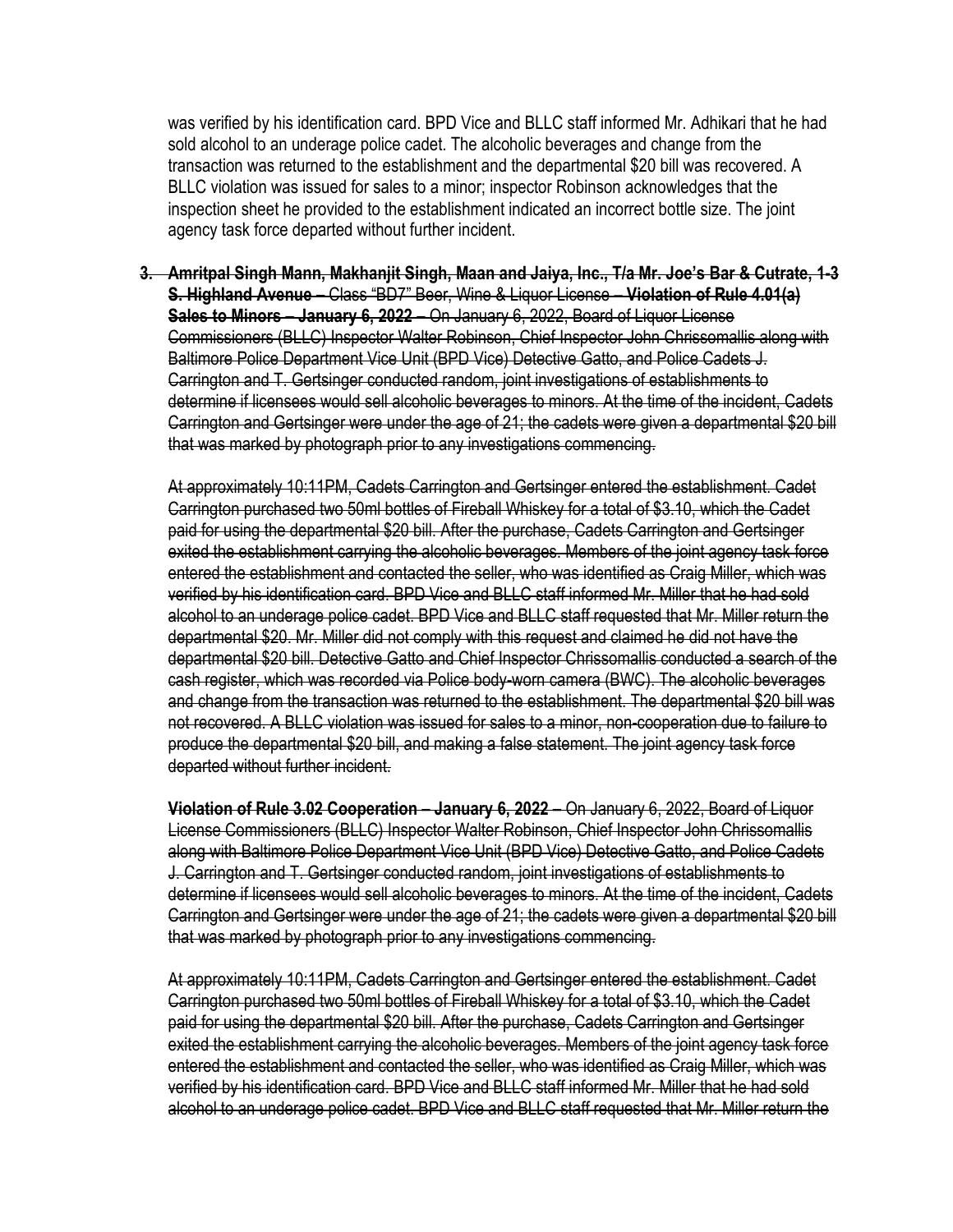departmental \$20. Mr. Miller did not comply with this request and claimed he did not have the departmental \$20 bill. Detective Gatto and Chief Inspector Chrissomallis conducted a search of the cash register, which was recorded via Police body-worn camera (BWC). The alcoholic beverages and change from the transaction was returned to the establishment. The departmental \$20 bill was not recovered. A BLLC violation was issued for sales to a minor, non-cooperation due to failure to produce the departmental \$20 bill, and making a false statement. The joint agency task force departed without further incident.

**Violation of Rule 4.10 False Statements – January 6, 2022 –** On January 6, 2022, Board of Liquor License Commissioners (BLLC) Inspector Walter Robinson, Chief Inspector John Chrissomallis along with Baltimore Police Department Vice Unit (BPD Vice) Detective Gatto, and Police Cadets J. Carrington and T. Gertsinger conducted random, joint investigations of establishments to determine if licensees would sell alcoholic beverages to minors. At the time of the incident, Cadets Carrington and Gertsinger were under the age of 21; the cadets were given a departmental \$20 bill that was marked by photograph prior to any investigations commencing.

At approximately 10:11PM, Cadets Carrington and Gertsinger entered the establishment. Cadet Carrington purchased two 50ml bottles of Fireball Whiskey for a total of \$3.10, which the Cadet paid for using the departmental \$20 bill. After the purchase, Cadets Carrington and Gertsinger exited the establishment carrying the alcoholic beverages. Members of the joint agency task force entered the establishment and contacted the seller, who was identified as Craig Miller, which was verified by his identification card. BPD Vice and BLLC staff informed Mr. Miller that he had sold alcohol to an underage police cadet. BPD Vice and BLLC staff requested that Mr. Miller return the departmental \$20. Mr. Miller did not comply with this request and claimed he did not have the departmental \$20 bill. Detective Gatto and Chief Inspector Chrissomallis conducted a search of the cash register, which was recorded via Police body-worn camera (BWC). The alcoholic beverages and change from the transaction was returned to the establishment. The departmental \$20 bill was not recovered. A BLLC violation was issued for sales to a minor, non-cooperation due to failure to produce the departmental \$20 bill, and making a false statement. The joint agency task force departed without further incident. **POSTPONED**

**4. Sherry Munyan-Grimaldi and Sapana Sharma, Pan, Inc., T/a Kitty's Lounge, 3208 Greenmount Avenue –** Class "BD7" Beer, Wine & Liquor License – **Violation of Rule 4.01(a) Sales to Minors – August 11, 2021 –** On August 11, 2021, Board of Liquor License Commissioners (BLLC) Inspector Rosalba Jordan, Inspector Cindy Tudhope, Chief Inspector John Chrissomallis along with Baltimore Police Department Vice Unit (BPD Vice) Detectives Gatto, Greenhill and Lebrun and Police Cadets Randall and Jackson conducted random, joint investigations of establishments to determine if licensees would sell alcoholic beverages to minors. At the time of the incident, Cadets Randall and Jackson were under the age of 21; the cadets were given a departmental \$20 bill that was marked by photograph prior to any investigations commencing.

At approximately 10:10PM, Cadets Randall and Jackson entered the establishment. Cadet Randall purchased a 375ml bottle of 1800 Tequila Coconut for a total of \$11.98, which the Cadet paid for using the departmental \$20 bill. After the purchase, Cadets Randall and Jackson exited the establishment carrying the alcoholic beverage. Members of the joint agency task force entered the establishment and made contact with the seller who identified herself as Mary Etta Handy-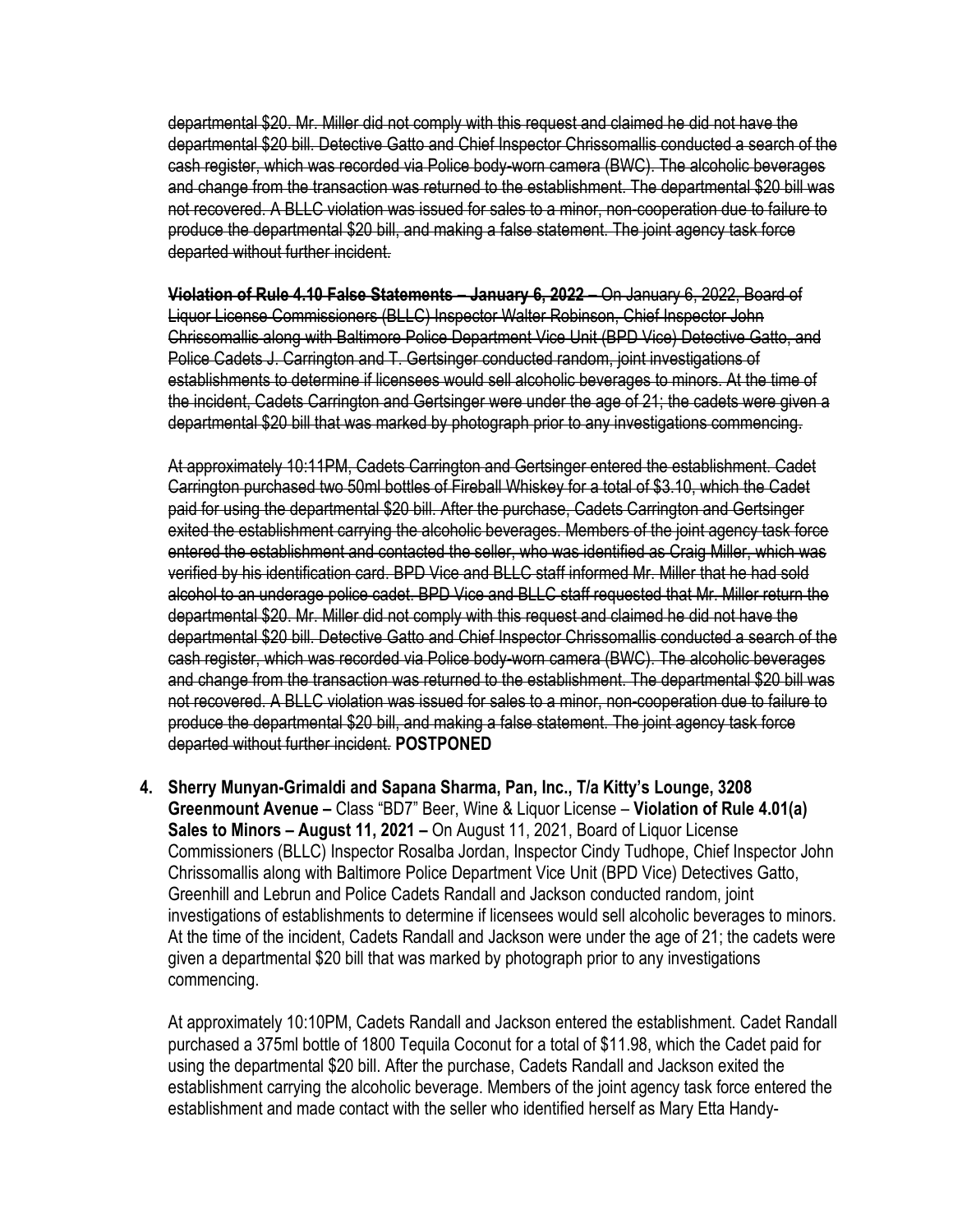Johnson, which was verified by her identification card. BPD Vice and BLLC staff informed Ms. Handy-Johnson that she had sold alcohol to an underage police cadet. The alcoholic beverage and change from the transaction was returned to the establishment and the departmental \$20 bill was recovered.

BLLC Inspectors and BPD Vice informed Ms. Handy-Johnson that she would not be charged criminally, but that a BLLC violation would be written up and issued. The joint agency task force departed without further incident.

**5. Hak Jun Lee and Roosevelt Tyler, Lee L & M, Inc., T/a L & M Liquors, 1148 E. North Avenue –** Class "A" Beer, Wine & Liquor License – **Violation of Rule 4.01(a) Sales to Minors – August 11, 2021 –** On August 11, 2021, Board of Liquor License Commissioners (BLLC) Inspector Cindy Tudhope, Inspector Rosalba Jordan, Chief Inspector John Chrissomallis along with Baltimore Police Department Vice Unit (BPD Vice) Detectives Gatto, Greenhill and Lebrun and Police Cadets Randall and Jackson conducted random, joint investigations of establishments to determine if licensees would sell alcoholic beverages to minors. At the time of the incident, Cadets Randall and Jackson were under the age of 21; the cadets were given a departmental \$20 bill that was marked by photograph prior to any investigations commencing.

At approximately 9:40PM, Cadets Randall and Jackson entered the establishment. Cadet Randall purchased a single 24oz. can of Bud Light Lime beer for a total of \$2.85, which the Cadet paid for using the departmental \$20 bill. After the purchase, Cadets Randall and Jackson exited the establishment carrying the alcoholic beverage. Members of the joint agency task force entered the establishment and made contact with the seller who identified herself as Hak Kyong Lee, which was verified by her identification card. BPD Vice and BLLC staff informed Ms. Lee that she had sold alcohol to an underage police cadet. The alcoholic beverage and change from the transaction was returned to the establishment and the departmental \$20 bill was recovered.

BLLC Inspectors and BPD Vice informed Ms. Lee that she would not be charged criminally, but that a BLLC violation would be written up and issued. The joint agency task force departed without further incident.

**6. Myoung Nam Kim and Yong Doo Park, Myongnam, Inc., T/a M & M Lounge, 2500 E. Biddle Street –** Class "BD7" Beer, Wine & Liquor License – **Violation of Rule 4.01(a) Sales to Minors – August 11, 2021 –** On August 11, 2021, Board of Liquor License Commissioners (BLLC) Inspector Cindy Tudhope, Inspector Rosalba Jordan, Chief Inspector John Chrissomallis along with Baltimore Police Department Vice Unit (BPD Vice) Detectives Gatto, Greenhill and Lebrun and Police Cadets Randall and Jackson conducted random, joint investigations of establishments to determine if licensees would sell alcoholic beverages to minors. At the time of the incident, Cadets Randall and Jackson were under the age of 21; the cadets were given a departmental \$20 bill that was marked by photograph prior to any investigations commencing.

At approximately 9:00PM, Cadets Randall and Jackson entered the establishment. Cadet Randall purchased a bottle of New Amsterdam Apple Vodka for a total of \$9.15, which the Cadet paid for using the departmental \$20 bill. After the purchase, Cadets Randall and Jackson exited the establishment carrying the alcoholic beverage. Members of the joint agency task force entered the establishment and made contact with the seller who identified herself as Yong Sok Kim, which was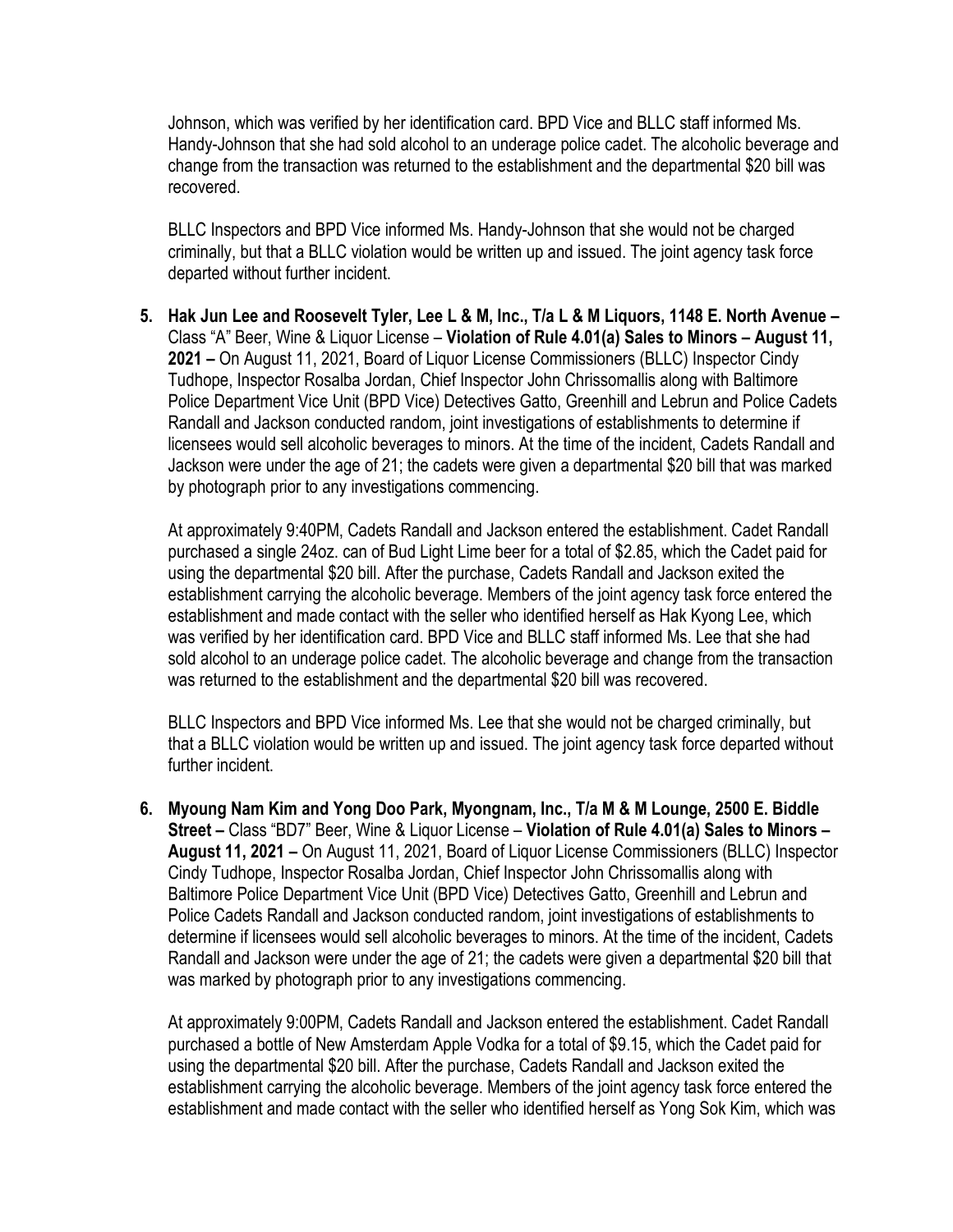verified by her identification card. BPD Vice and BLLC staff informed Ms. Kim that she had sold alcohol to an underage police cadet. The alcoholic beverage and change from the transaction was returned to the establishment and the departmental \$20 bill was recovered.

BLLC Inspectors and BPD Vice informed Ms. Kim that she would not be charged criminally, but that a BLLC violation would be written up and issued. The joint agency task force departed without further incident.

**7. Anne F. McRae and Un Taek Sim, 2250 Group, LLC, T/a Robbie's Nest, 2250 E. North Avenue –** Class "BD7" Beer, Wine & Liquor License – **Violation of Rule 4.01(a) Sales to Minors – August 11, 2021 –** On August 11, 2021, Board of Liquor License Commissioners (BLLC) Inspector Rosalba Jordan, Inspector Cindy Tudhope, Chief Inspector John Chrissomallis along with Baltimore Police Department Vice Unit (BPD Vice) Detectives Gatto, Greenhill and Lebrun and Police Cadets Randall and Jackson conducted random, joint investigations of establishments to determine if licensees would sell alcoholic beverages to minors. At the time of the incident, Cadets Randall and Jackson were under the age of 21; the cadets were given a departmental \$20 bill that was marked by photograph prior to any investigations commencing.

At approximately 9:20PM, Cadets Randall and Jackson entered the establishment. Cadet Randall purchased a 375ml bottle of 1800 Tequila for a total of \$13.00, which the Cadet paid for using the departmental \$20 bill. After the purchase, Cadets Randall and Jackson exited the establishment carrying the alcoholic beverage. Members of the joint agency task force entered the establishment and made contact with the seller who identified himself as Un Taek Sim, which was verified by his identification card. BPD Vice and BLLC staff informed Mr. Taek Sim that he had sold alcohol to an underage police cadet. The alcoholic beverage and change from the transaction was returned to the establishment and the departmental \$20 bill was recovered.

BLLC Inspectors and BPD Vice informed Mr. Taek Sim that he would not be charged criminally, but that a BLLC violation would be written up for the establishment. The joint agency task force departed without further incident.

**8. Domingo H. Kim, Domingo Kim Enterprises, Inc., T/a Stadium Lounge, 3351-53 Greenmount Avenue –** Class "BD7" Beer, Wine & Liquor License **– Violation of Rule 4.01(a) Sales to Minors – August 11, 2021 –** On August 11, 2021, Board of Liquor License Commissioners (BLLC) Inspector Cindy Tudhope, Inspector Rosalba Jordan, Chief Inspector John Chrissomallis along with Baltimore Police Department Vice Unit (BPD Vice) Detectives Gatto, Greenhill and Lebrun and Police Cadets Randall and Jackson conducted random, joint investigations of establishments to determine if licensees would sell alcoholic beverages to minors. At the time of the incident, Cadets Randall and Jackson were under the age of 21; the cadets were given a departmental \$20 bill that was marked by photograph prior to any investigations commencing.

At approximately 10:25PM, Cadets Randall and Jackson entered the establishment. Cadet Randall purchased a 375ml bottle of 1800 Coconut Tequila for a total of \$13.05, which the Cadet paid for using the departmental \$20 bill. After the purchase, Cadets Randall and Jackson exited the establishment carrying the alcoholic beverage. Members of the joint agency task force entered the establishment and made contact with the seller who identified herself as Sheron Jackson, which was verified by her identification card. BPD Vice and BLLC staff informed Ms. Jackson that she